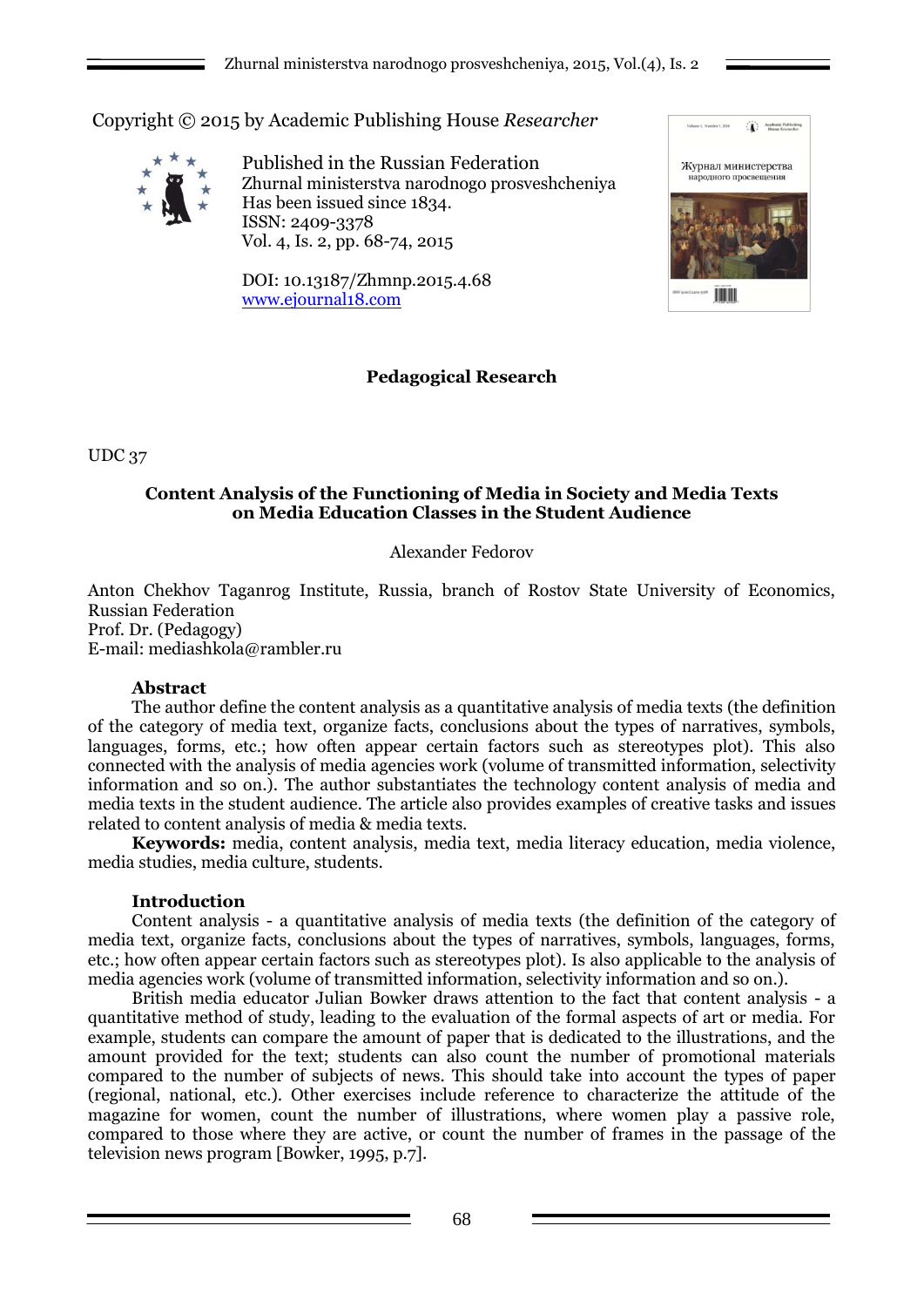In relation to the functioning of the media in society and media texts content analysis "may include both analytical analysis of all content-formal consideration of the complex media, analysis of problem-specific clusters of content, information campaigns, genre forms and media analysis of selected works. The purpose of the analysis may be the definition of relevant content, internal structure and formal style characteristics of media works of the conceptual model and format media, revealing the dominant ideological complex, reflected in the aggregate publications. ... Analysis of the content can be carried out by different categories: on the subject of messages; by forms of supply; genre characteristics of media works; on the composition and characteristics of the characters appearing in them; frequency reference to specific topics and subjects; on the degree of systematic and timeliness of the material reproduced in media texts"[Korochensky, 2003, p.63- 64]. Categories of content analysis can be, for example, political symbols and language reflected in media texts, and the unit of analysis - the word. Then the unit of account will mention a single word from the political vocabulary in a variety of media texts.

### **Materials and methods**

It is known that the main types of media today - print, press, cinema, radio, television, video and the Internet. Regardless of the type of communication media can identify the main indicators for media typology: periodicity, target orientation, object-thematic, genre orientation, a typology of the characters and the audience [Gripsrud, 1999; Limburg, 1988; Nazarov, 2004].

For example, American researchers P. Babitsky and J. Rimberg made the content analysis of Soviet feature films from 1923 to 1950, and they found that the characters are villains in these media texts were distributed according to the following ethnic lines: the class enemies of Russian nationality (31% ), Germans (21%), British (7%), Americans (6%) [Babitsky, Rimberg, 1955, p.223]. As for the motives of their crimes, they were mostly political (72%) and economic (16%), while all other motives (household, love, family, etc.) together accounted for only 12% [Babitsky, Rimberg 1955, p. 233]. According to the results of the same content analysis, age ranges of positive character of Soviet films period 1923-1950 years were as follows: 46% of active heroes were young in age from 20 to 29 years, children and young people up to 20 years were three times less  $-14\%$ , characters retirement age was 4% marginal niche) [Babitsky, Rimberg, 1955, p. 230].

More detail classification parameters are defined by the media category of objects in terms of application and learning experiences for the philosophical basis for the orientation to areas of personal development, the nature of the content and structure, by type of social and educational activities, the type of management of public processes, organizational forms , methods, tools, etc.

The media can be classified by the type of:

- property and equipment (press, radio, film, television, video, computer networks and others.),

- the channel of perception (audio, video, audio-visual, symbolic - text, graphics),

- the place of use (individual, group, mass, home, work, transport, etc..),

- the content of the information transmitted to socialization (ideological, political, moral, educational, informative, educational, aesthetic, ecological, economic),

- the functions and purposes of use (informational, educational, educational, communicative, social and cultural, social, entertainment, recreational, relaxation, compensatory, ethical, aesthetic, and others.),

- the results of the impact on the individual (development outlook, self-knowledge, selfeducation, self-learning, self-assertion, self-regulation of the state, socialization, marginalization and so forth.),

- on the media typological structure affects function and other activities: production, advertising, information and others.

Media differentiated according to the intended purpose, taking into account the nature of their participation in the political and economic functions, in support of various ideological, political, religious and other movements. Owners, founders of media can be public, commercial and non-profit organizations, political parties, trade unions, churches, etc. Media can be included in holdings, corporations, or loyal opposition to the authorities having different party, ideological orientation.

Study different aspects of the functioning of media in society helps to know the social processes, mindsets audience focus of its interests, etc. The type of information is also important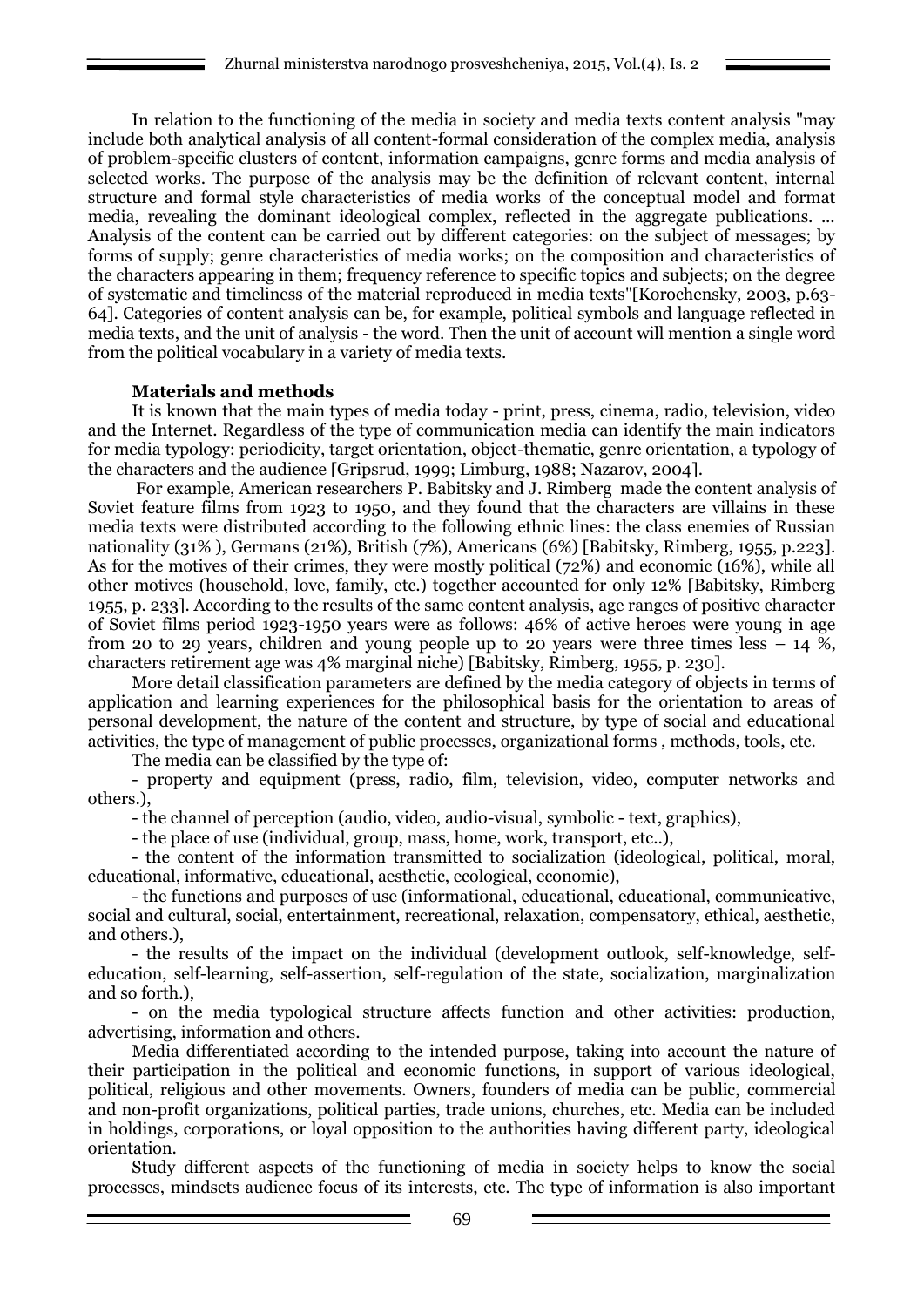for the formation of different typological groups of media. Publications / TV / radio / Internet portals / sites (international, all-Russian, regional, women's, men's, sports, science, etc.). Media texts addressed a specific audience, can be universal themes, or reflect several topics of interest to this audience group, but they are monothematic (fashion, medicine, hunting, fishing, mathematics, chemistry, etc.).

Media texts intended for differentiated according to various indicators of the public: mass and elite, global and local, multinational / ethnic and mono-national / ethnic, urban and rural, male and female, child / adolescent and adult, atheist and religious, corporate, etc.

However, despite the heterogeneity of the audience around the globe overwhelming part prefers mass media pop culture, the reasons for the success of which can be found in the folklore basis, entertainment genre orientation in the use of "emotional swings," compensation functions, recreation, intuition of the author and others.).

Media educators have successfully used the one of the key aspects of media education – *category –* in the works related to content analysis.

There are several ways to determine the category of *media text*. For example, it may be species (documentaries, fiction, non-fiction works, etc.) or media text genre category (reportage, portrait, interviews, comedy, drama, etc.). Separation of *media texts* by category can be so by the development of ideas of students on how to understand the text and how (and why) they are created [Bazalgette, 1995, p.23-25].

For example, the popular American TV series *Star Wars* is different from other American TV series *Star Track* on the subject, the composition of the crew, the level of special effects and so on, but they both belong to the same category - the game fiction cinema. Students also can analyze the process of interpenetration, synthesis of forms and genres that violate clarity the definition of *category* (for example, the famous film by American director R.Zemekis *Who Framed Roger Rabbit*? (1988) synthesized gaming and animation kinds of cinema, and *Sin City* (2005) by Robert Rodriguez brilliantly combined detective, thriller and gangster drama with stylized classic comics).

The term *category* is linked to other key concepts of media literacy education, such as *agency* and *audience*.

For the purposes of media education students need to demonstrate their content analysis tools, as need to know how they were obtained, or other results. If we imagine a particular situation when a student begins a content analysis of media texts, tracking them certain characteristics, it is necessary to fix the document observations. This fixation can occur in one of three ways: the first one is "likened to work with bibliographic cards: a blank on the name entered characteristics or numeric numbering of the code, these forms are accumulated and then as needed summed frequency of occurrence of a particular characteristic; the second method consists in the fact that previously procured array forms with names printed on them characteristics. Encoder is the right place to enter it finds characteristic; third way - the most economical, but is only possible to solve problems when researchers interested in the characteristics mentioned, but not the volume of the text where these characteristics are found, - when the card is a continuous series of numbers (which coincides with the total number of codes), and the encoder circling only codes that correspond to the characteristics encountered in the text. Counting the frequency of occurrence of each characteristic in the whole array will be the result of the primary analysis of a selected set of texts" [Fedotova, 2001, p.99-100].

I have conducted a content analysis on "Violence in the Russian screen", and I found that at the beginning of the XXI century the majority of Russian TV series did not differ variety of genres and was somehow related to the theme of crime and violence. Each of these series contained a number of scenes of violence (murder, shooting, violent fights, etc.). On average, the total duration of the demonstration data series on the four leading Russian channels was not less than 50 hours per week (about 7 hours daily).

The correctness of these results are confirmed by other studies. For example, K. Tarasov monitored six leading Russian TV channels, which found that "the total duration of the violence in a movie is in the range from less than one minute to 31 minutes" [Tarasov, 2003, p.121]. A similar content analysis was carried A. Korochensky: "the sun had not yet risen to the zenith, and we have witnessed a dozen murders and over 20 scenes of criminal violence: fights, brutal beatings, shootings, stabbings, assaults, torture and acts of terrorism. (...) Crime has become a topic number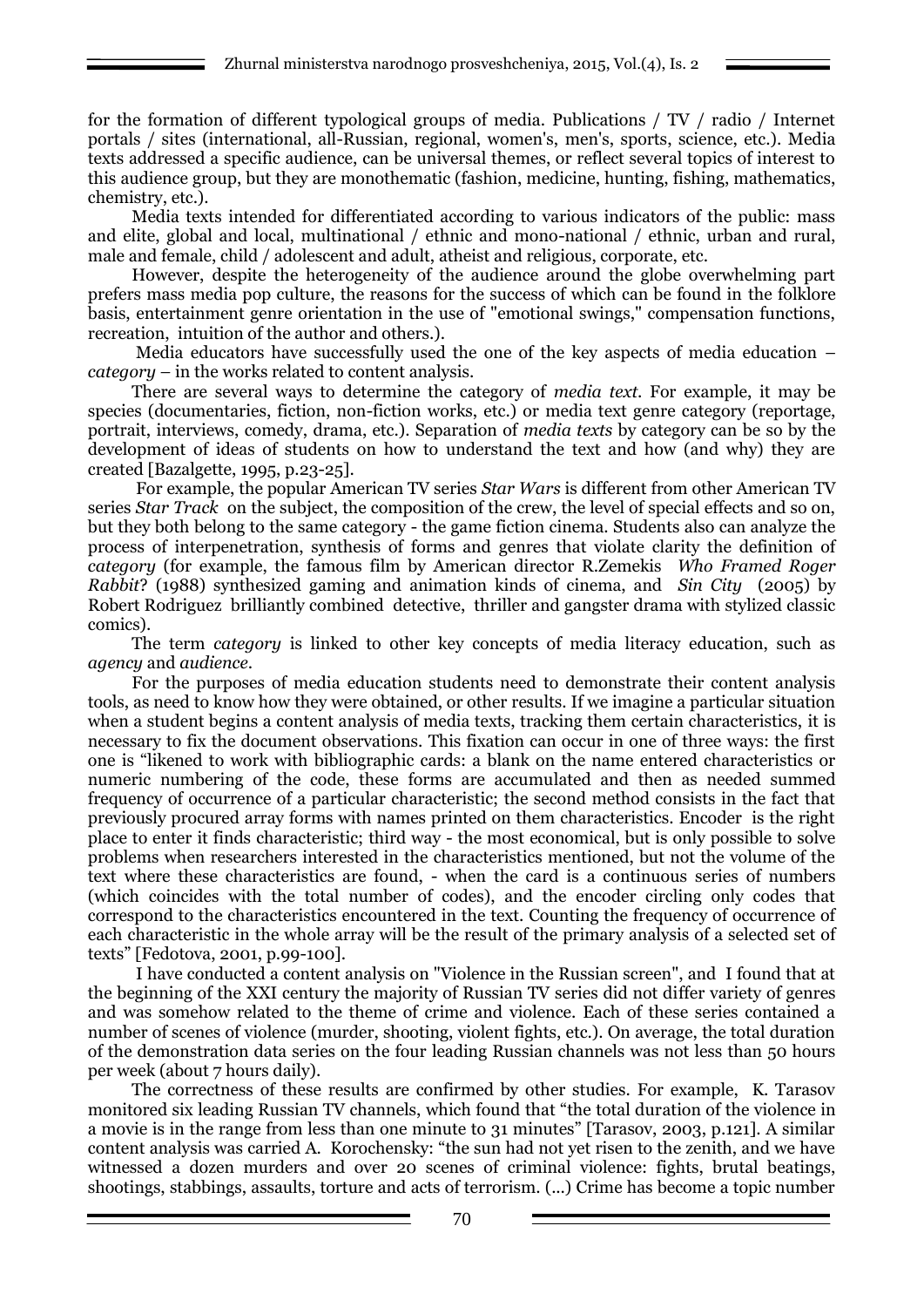one national television. (…) Crime is perceived as ordinary, mundane phenomenon" [Korochensky, 2002, p.11].

Of course, unlike television documentaries on the theme of crime, the violence in the game film seems not so terrible and shocking. For example, kids can always say: "Do not be afraid, it's only a movie! His uncle was killed for fun. He's not a gangster and a cop and an actor." However, the negative impact on the psyche of minors such views still have [among the many scientific publications confirming this, see: Stoughton, 2000, p.91].

I conducted a content analysis of television programs from leading Russian channels, and I have the conclusion that television often represents the world as a dangerous area, where the killing and cruelty - the usual case, successfully resolving any social conflict, and human death itself - a trifle. Hence, some students there is confidence that the killers and gangsters - a well-paid profession, worthy of respect and a desire to acquire them, together, of course, with a full set of "ethics" and functions [Fedorov, 2001; 2004].

A table structure, in my opinion, can be used effectively in teaching content analysis: students can investigate the plot, theme, genre, gender, ethnic, etc. of different media texts.

Content analysis of media texts implies a number of students of creative tasks. Each of these tasks include analysis of the key concepts of media literacy education (*media agencies, media categories, media language, media technologies, media representations, media audiences,* etc.).

Creative tasks on content analysis of media and media texts in the classroom at the student audience (some of this tasks are available at: BFI, 1990; Semali, 2000, pp.229-231, however, the cycle of tasks was supplemented and revised):

*Media agencies:*

- Content analysis aimed at clarifying the quantitative parameters of the genre and thematic orientation of specific media agencies;

*Media / media text categories*:

- Visit the library reading room and analysis exposed the press there in terms of its typology, category (functions aimed at a specific audience, genre priorities);

Distribution of media texts on various topics by category; Drawing up associative array to the categories "film", "romance", "broadcast", etc.

*Media technologies:*

- content analysis of the frequency of use of specific media technologies used to create media texts.

### *Media languages:*

-content analysis aimed at determining the amount of specific characters, stereotypes (plot, gender, race and so on.) and forms that appeared in media texts and genres specific for a certain length of time/

*Media representations:*

- content analysis of key headlines on the front pages of various newspapers, conclusions about their political, classroom, genre orientation;

- content analysis of genre stereotypes (plot schemes, typical situations, characters, clothing, objects, scenes of action, etc.);

- content analysis of advertising media texts and a certain type of genre in order to count the number of direct display of the advertised product, the number of male and female characters, their age ranges, etc.;

- content analysis of audiovisual media texts for the number of facts hidden advertising (placement): alcoholic and non-alcoholic beverages, cigarettes, certain brands of cars, etc.

- content analysis of media texts relating to the specific facts and events that occurred during the day / week / month;

- content analysis aimed at determining the number of language units (eg, words or phrases) in media texts and genres specific for a certain length of time;

- content analysis aimed at determining the amount of transmitted information media agency, its selectivity, etc. in media texts and genres specific for a certain length of time.

- content analysis of a media (newspapers, TV), dedicated to the image (photographs, drawings, etc.), or promotional materials, and volume for verbal texts (articles, dialogs, etc.); subsequent determination of the type of media text (type, genre, method and region distribution and so on.);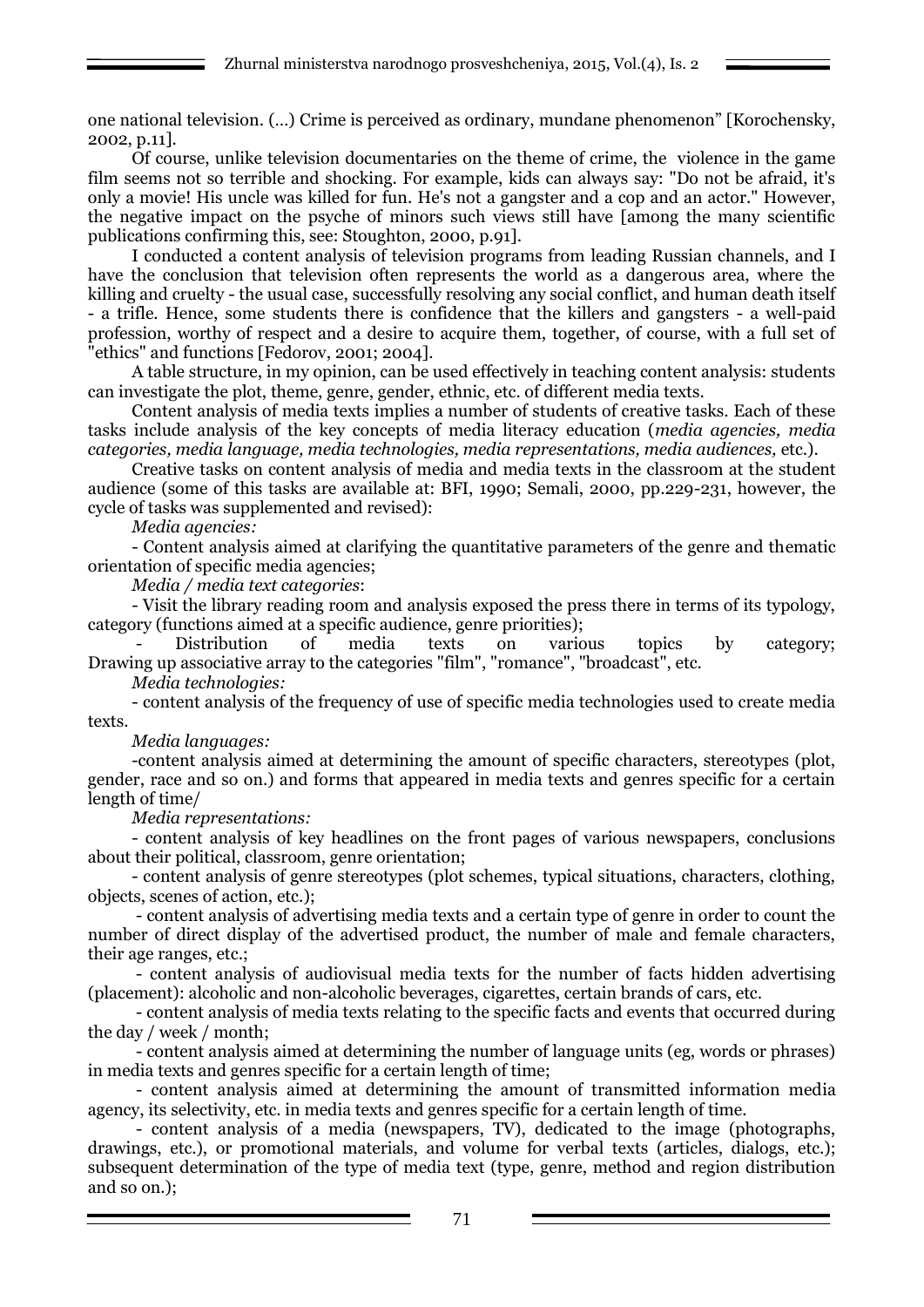## *Media audiences:*

- content analysis typology of media audiences. As a result, performance of tasks related to content analysis, contribute to the development of students' cognitive interests, associative critical thinking, media competence.

*Questions to the study of the characteristics of media content analysis in the student audience* [Silverblatt, 2001, pp.42-43; Fedorov, 2001, p.86; Nazarov, 2004; Fedorov, et al 2005]:

*Media agencies:*

How often (year, month, week or day) produces a particular media agency / shows / sells certain genres?

How often (year, month, week or day) produces a particular media agency / shows / sells certain subjects?

*Media / media text categories:*

What is a system of media texts (photographic, cinematographic, radio / video / TV)? What are the dominant features are the basis of their classification? What are the characteristics of each of these types of media texts? Is there any other ways of classifying media texts, except genre? If so, what is it? (Eg, thematic, generic, style);

How often specific genre stereotypes used in a particular media text?

*Media technologies:*

What is the frequency of the use of specific media technologies in a particular media text? *Media languages:*

How often manifest visual symbols, stereotypes (gender, race, etc.) in media texts for a certain length of time?

*Media representations:*

Is there a difference between the numbers of daily and weekly newspapers (subject, in the genres of the material, etc.)? If yes, what is it?

Where do you see the difference between newspapers and magazines?

What documentary media text different from scientific, popular science, gaming, animation? What is the difference between the game (fictional) and documentary media texts?

What are the similarities and differences between different media (press, radio, TV, Internet sites) with respect to their coverage of sensational crimes, acts of violence and terror?

How and in what percentage of a given time period portrayed in popular media texts of different genres and countries: family, class, gender, race, life in other countries, the police, etc.?

As human values displayed in the your country's media texts a certain time period, different from the values appearing in the media texts of other countries in the same period?

What are the similarities and differences (and on what parameters) moral principles contained in the propaganda media texts of Nazi and Communist regimes?

How can you prove that a particular media text pursues subversive in relation to this or that state goals as reliably determine whether it has propagandistic content or not?

What are the characteristics of a famous person (candidate in the elections, sportsmen, show business, etc.), the most frequently mentioned in media texts specific channel / publication?

In some episodes reveal conflicts in media texts? How appears the image of the conflicting parties in media texts of different agencies?

What are the typical content of advertising products domestic producers? How is this different from the imported advertising?

If you are asked to select ten of media texts that could tell about Russian aliens (or foreigners), which would you choose? Why these media texts?

*Media audiences:*

On what parameters need to evaluate media messages (political, social, moral, philosophical, artistic, etc.)?

What factors are primarily attracted an audience of media texts?

What are the values of the individual usually appealing advertising media texts, whether to change their character?

What is the typology of the media audience?

What are the typical indicators of media preferences can be differentiated audience?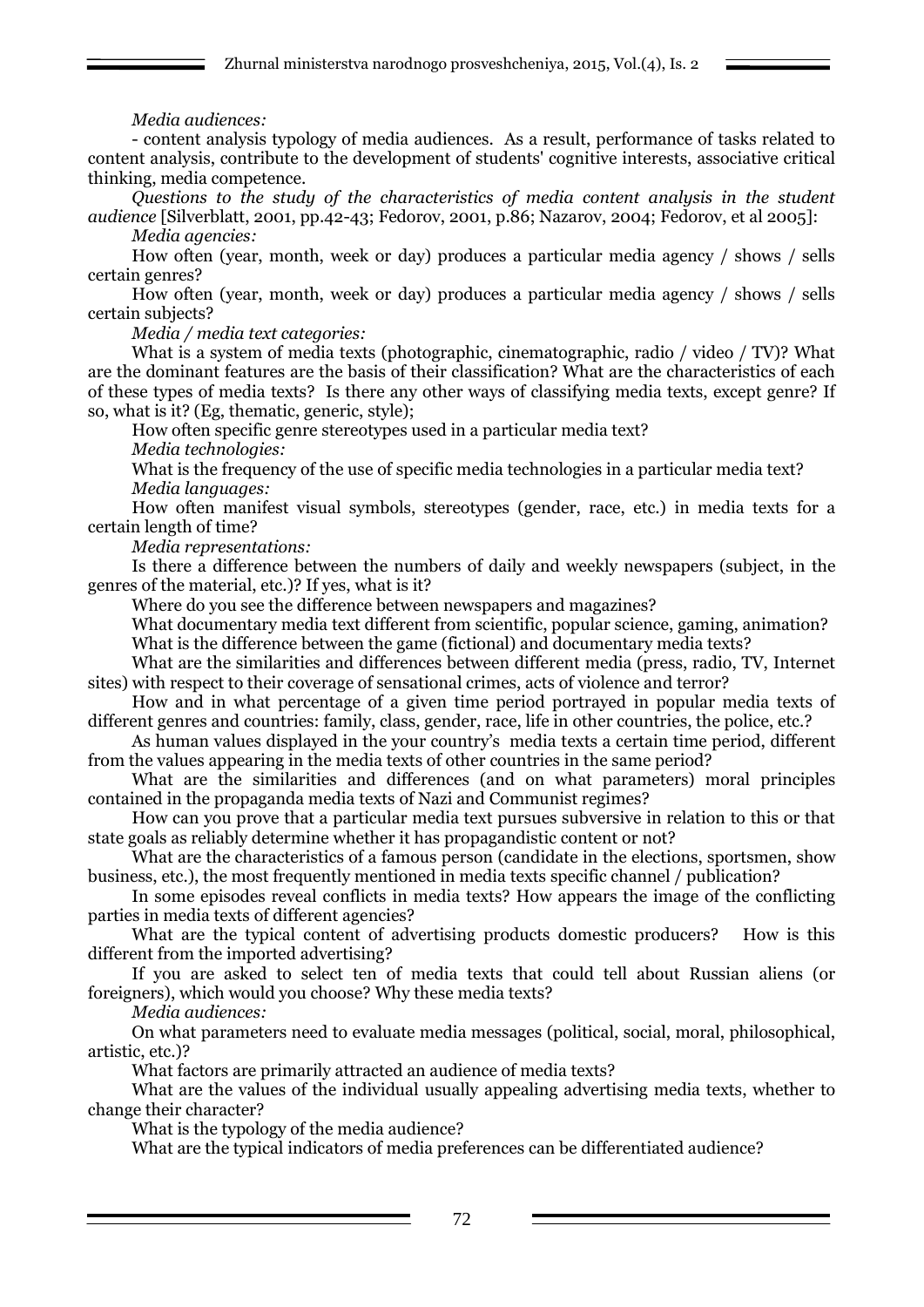## **Conclusions**

Thus, we concluded that the technology of content analysis can be successfully applied in the students' classroom in the humanities faculties. The basis of these studies, in our opinion, may be based on a variety of creative tasks associated with the key concepts of media education (media agencies, media categories, media language, media technologies, media representations, media audiences, etc.).

## **References:**

1. Babitsky P., and Rimberg J. (1955). *The Soviet Film Industry*. New York: Frederick A. Praeger, 377 p.

2. Bazalgette, C. (1995). Key aspects of media education // *Report on the Russian-British seminar on media education.* Moscow, 51 p.

3. Bowker, J. (1995). *The practical work in the classroom.* Moscow: Publishing House of the Russian Association for Film Education, 25 p.

4. Fedorov, A.V. (2001). Violence on the screen and the Russian youth // *Bulletin of the Russian Humanitarian Foundation.* 2001. № 1, p. 131- 145.

5. Fedorov, A.V. (2004). Rights of the child and violence on the screen // *Monitoring*. 2004. № 2, p.87-93.

6. Fedorov, A.V. (2004). Violence on the screen // *Chelovek*. 2004. № 5, p.142-151.

7. Fedorov, A.V. at all. (2005). *Media Education. Media Education. Media journalism.* Moscow: Publishing House of the UNESCO Programme "Information for All». CD. 1400 p.

8. Fedotova, L.N. (2001). *Content analysis - sociological method of studying mass communication.* Moscow: Institute of Sociology of the Russian Academy of Sciences, 202 p.

9. Gripsrud, J. (1999). *Understanding Media Culture.* London – New York: Arnold & Oxford University Press Inc., 330 p.

10. Korochensky, A.P. (2002). Invitation to a nightmare // *New City Newspaper*. 2002. N<sup>o</sup> 33, p.11.

11. Korochensky, A.P. (2003). *"The Fifth Estate"? Media criticism in theory and practice of journalism.* Rostov State University Press, 284 p.

12. Limburg V.E. (1988). *Mass Media Literacy.* Dubuque, Iowa: Kendall/Hant Publishing Company, 486 p.

13. Nazarov, M.M. (2004). *Mass communication and society: An introduction to theory and research.* Moscow: Avanti plus, 2004. 428 p.

14. Semali, L.M. (2000). *Literacy in Multimedia America.* New York – London: Falmer Press, 243 p.

15. Silverblatt, A. (2001). *Media Literacy.* Westport, Connecticut – London: Praeger, 449 p.

16. Stoughton, C. (Ed.).(2000). *Media Violence Alert.* Zionsville, IN: Dream Catcher Press, p.91.

17. Tarasov, K.A. (2003). Globalized cinema as school violence // *Cinema in the world and the world of the movies.* Moscow, 2003, pp.116-133.

# УДК 37

#### **Контент-анализ функционирования медиа в обществе и медиатекстов на медиаобразовательных занятиях в студенческой аудитории**

### Александр Федоров

Таганрогский институт имени А.П. Чехова, филиал Ростовского государственного университета экономики, Российская Федерация Доктор педагогических наук, профессор E-почта: mediashkola@rambler.ru

**Аннотация.** Автор определяет контент-анализ как количественный анализ медиатекстов (определение категории медиатекста, выводов о типах повествования,